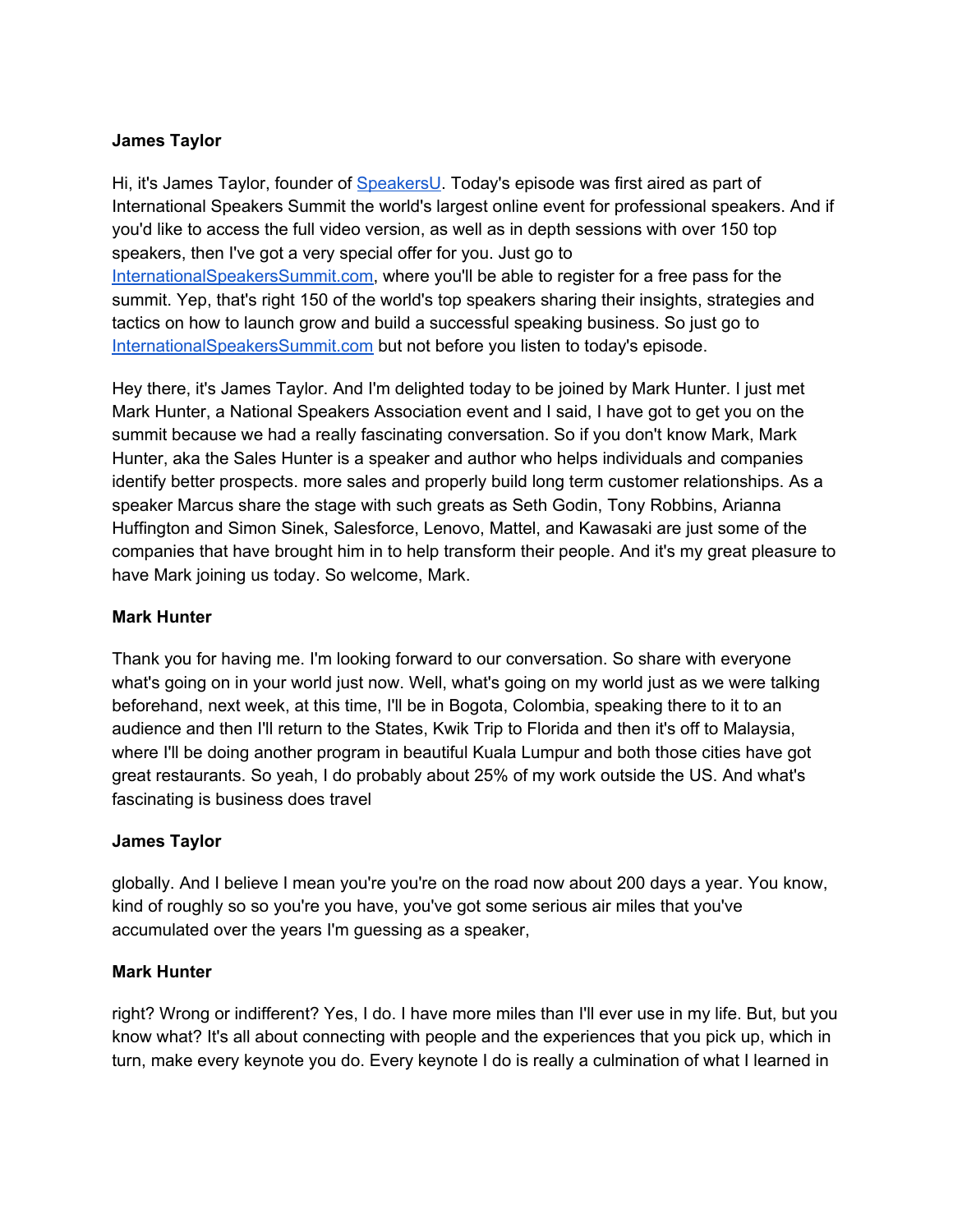the previous keynote. There's always something new there's always a new person you meet a new experience a new story to tell

## **James Taylor**

when it will begin for you. Where did the you know the keynote speaking the professional speaking style for you?

# **Mark Hunter**

Well, it began I was in court. I was in a corporate job for 18 year 18. Wow. 18 years. Yeah. And I just got simply tired of working for the corporation. And in that role, I had been kind of a corporate spokesperson. For my company, it was a large we are doing about \$16 billion a year in sales US dollars. And I was doing a lot of this speaking at conferences and so forth, so I just I just quit, I literally just walked out the door and begin began doing a lot of consulting initially. And then began morphing into more and more training and speaking, see, really the keynote speaking drives everything else I do. Now, that's probably about 60% of my revenue. But it drives a lot of the other consulting opportunities I have the online activities I do some of the training I do, etc, etc.

# **James Taylor**

So if you had to strip it all back is the speaking the one thing that you would ensure that you always wanted to do you or do you actually is a speaking just a vehicle in order for you to do consulting as a consulting where your heart really lies?

## **Mark Hunter**

No, my heart is not in consulting. My heart's really on the stage. I love being on the stage. I third, I thoroughly enjoy being on the stage. But the nice thing about consulting is it provides you with the experiences it provides you with the insight it provides you with so to speak the behind the scenes Look, if all we do is keynote, I think we become kind of shallow because we see people at meetings and it's a very superficial type relationship when you have a chance to dig into companies and really understand them. And I think that's what clients who hire me today, that's what they like, because they said Marquis, you bring in the experiences because you've pretty much have have worked in every industry, and so many countries globally, that you bring a freshness, an outside perspective to an insight.

# **James Taylor**

I'm going to talk about that kind of international the global piece in a minute, but I'm wondering when you got started as Speaker Who were those early mentors for you who the people that they can maybe take you under their wing or provided support or advice or mentorship.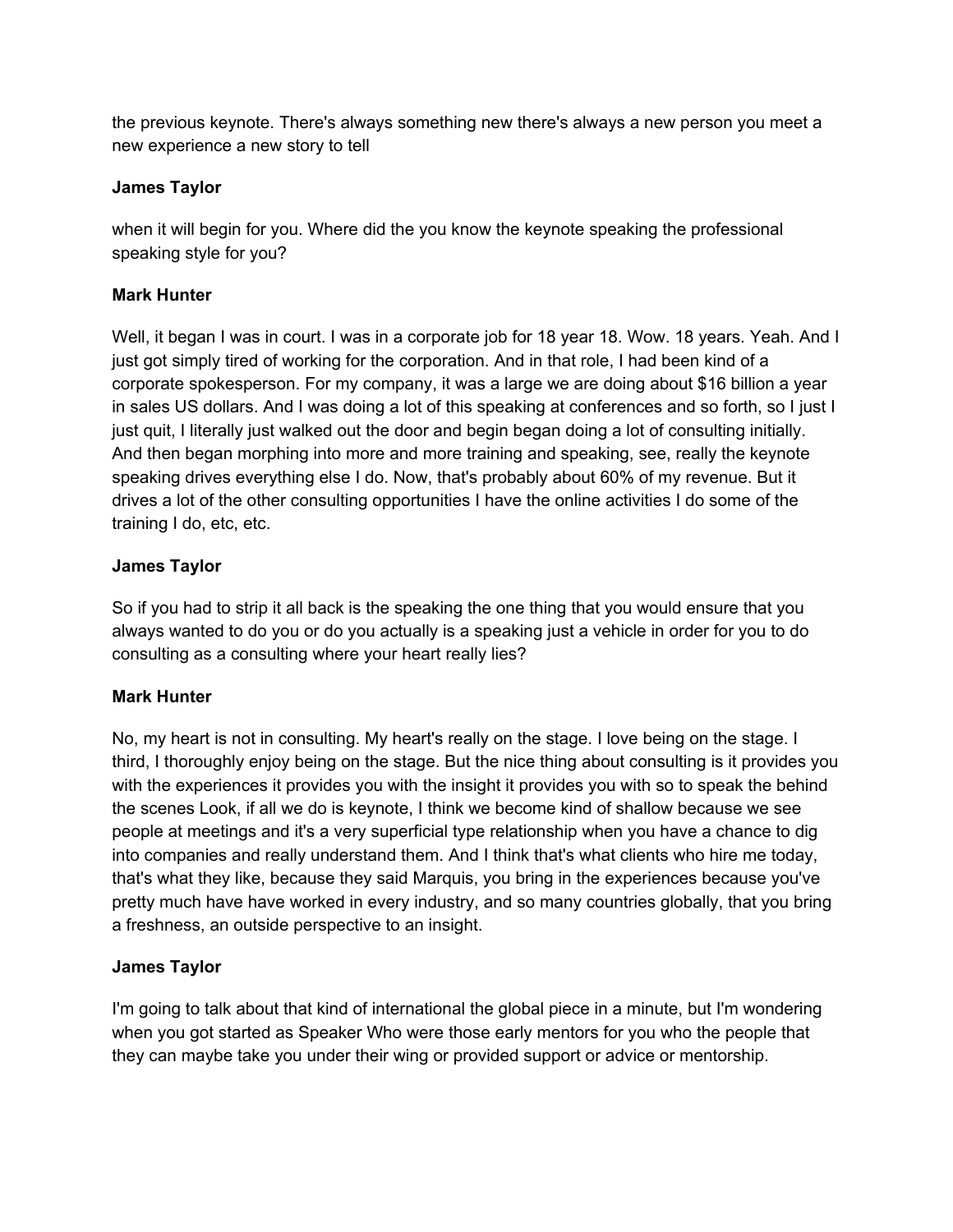### **Mark Hunter**

Well, maybe that's why I started so slowly because I didn't have anybody who took me under the wing. You know, maybe that's, you know what I watched people like Tom Peters, I watched I watch, who are the thought leaders Tom Deming Who are the thought leaders out there in the business world? jack welch became a real mentor of mine. He doesn't know it. I don't even know him. But I mean, you know, watching him. So really, it kind of learned from just watching people from a macro perspective. Then I got involved in NSA and NSA was a terrific asset to me and it was able to really create a lot of very strong relationships. And then you just kind of keep going down the journey you keep you keep going down the road. And when you can get started in the speaking world, we were very clear that sales specifically as a topic you wanted to speak on or were you abroad a speaker at the start? And then you can, you can start to hone in on actually, the sales is the thing I'm really passionate about Angel Android can can sharing helping transform people in that way? Well, I made the mistake so many people did you have a check? I have a speech for you. You know, we all kind of so many people started off that way. And it was only after a few years that I really came into this You know, my background is sales. And when you have the last name of Hunter, it really works pretty well. So that's how I became the sales Hunter. And you know, it took me a few years to kind of morph into that. But when I did that, then I found my legs truly as a sales speaker. Now, that gives me the opportunity, I can run off and do some other things in terms of sales, leadership in some areas, but it really comes down to sales, which really is what business is all about.

## **James Taylor**

So I know whenever I serve a speakers, people that maybe attend these summits, and I asked them what their biggest challenges are the sales, the getting the gigs part is like, probably the number one maybe, you know, maybe branding and other positioning. And I think privacy, maybe sales is, especially as people kind of get more into the business. So for someone that's watching this just now who is maybe like you, maybe they're coming from a corporate background, they're starting to move into really wanting to believe that this is something they really want to do. How should they be thinking about the sales piece What they do?

## **Mark Hunter**

Well, you got to understand that you're going to spend 90% of your time in sales and 10% in the delivery of it. And I'll tell you what it's all about the telephone. I mean, if you can't pick up the telephone and make those calls to people who are not expecting your calls, guess what, you're probably not going to be very busy. We can write all the posts we want, put them out on the internet, we can do all the social media stuff and all and that's all good stuff. But I'll tell you what, my bank does not take clicks and likes. My bank takes dollars. So at the end of the day, I've got to be picking up the phone and I love making phone calls. That's what it's about. You have to remember, what are we doing when we deliver a speech? We're creating changed behavior. And what does that mean? That means it's got to start off with really the prospect who is the person I'm reaching out to? And I got to create a level of trust, a level of relationship with them,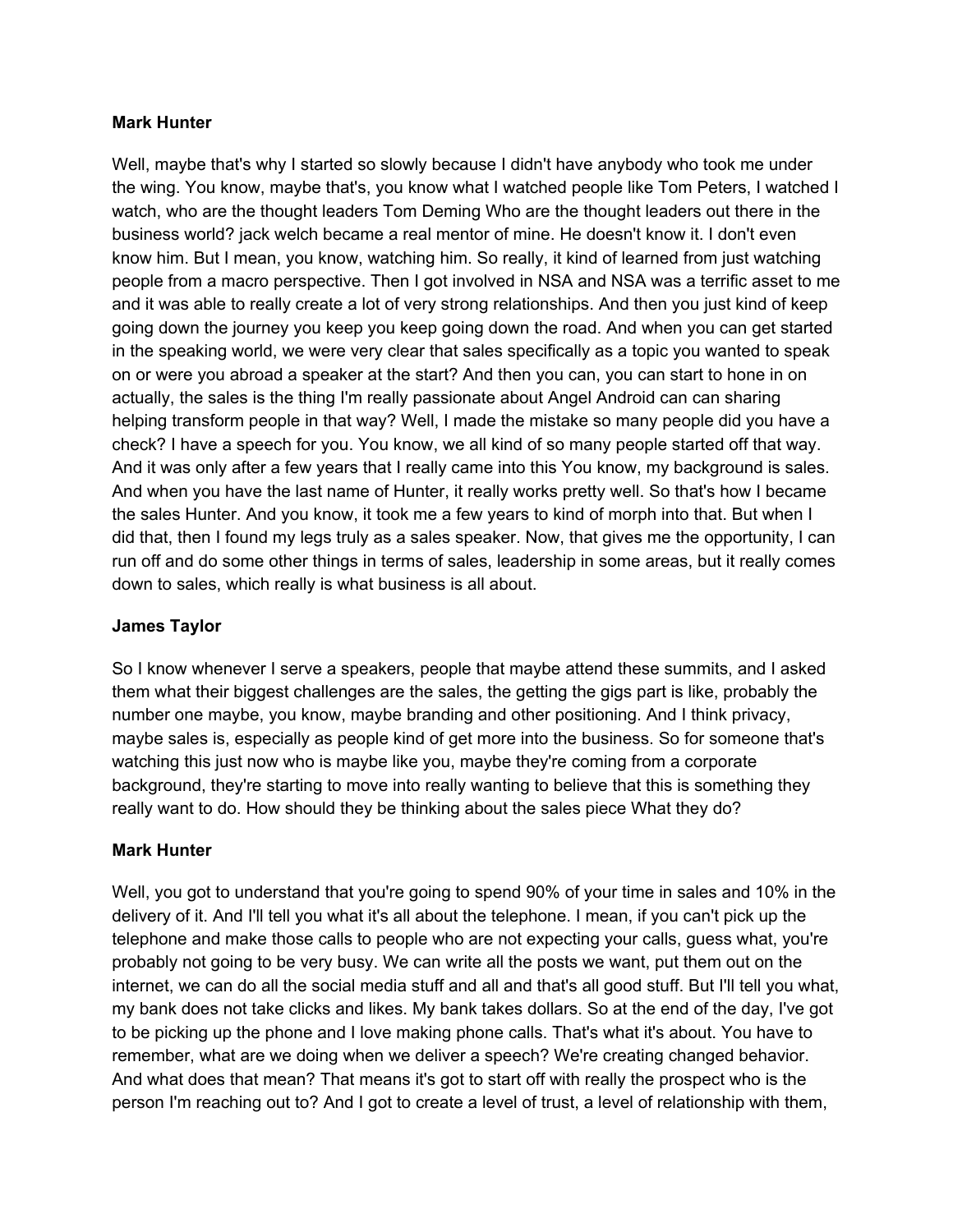and only after that point, will they hire me? I mean, even today, I mean, I've been doing this for almost 20 years. I'm on the phone all the time making calls are they to cold calls? No, not really. But boy their calls and you know what, I love making them because that's where it all starts. You get the engagement because the phone call you made so

## **James Taylor**

I'm wanting I'm thinking as a sales is a lot of people have got maybe a negative connotation about what sales is and what sale how to sell and, you know, think about this as it Glengarry Glen Ross You know, there's movies were always be closing and, and all those you know, there's things you hear all the time as well. I do remember one thing though from from that which was one of the other things we're in a kind of by the by in terms of the quality of your leads, and you know, you know, lead sales come from from leads. So I'm wondering, you know, at that early stage before you even get on those conversations, how are you thinking about the leads part of finding leads lead generation?

### **Mark Hunter**

Well, yeah, that's huge. I always say inbound leads have depreciating value. outbound leads have appreciated value. Let me give you a quick 32nd overview of inbound leads. Somebody inquires on your. You can't, you can't on fast enough to call them back. I had a gentleman who filled out an online form on my website and it goes to my staff and it comes to me, I happen to be sitting in an airport, I got it, it would have been easy to sit there and say, I'll just let my staff handle it. There is a guy's phone number. I picked him up. I picked up the phone. I called him and he said, Wow, that's fast. I wasn't expecting you to call. I was expecting somebody reach out to me for a couple days. And I joke with him. I said, Well, I am the sales Hunter. And I do believe in prospecting. And he laughed. And within five minutes, we took that deal all the way from Well, I think I want you to have Have you come in and Keynote for my sales kickoff meeting to you are going to come in, I just have to get the approval for the funds. And you inbound leads have depreciate you got you got it you got to read you can't reach out to them fast enough and don't reach out to them. by way of an email pick up the phone and call I I can't stress this is a personal business this is a relationship business. And so I grabbed that now the outbound lead, I'm gonna you know, I may be calling you and I've got trade associations I want to do work with I may call them and they don't know who I am. But you know what I know if I leave a message they're going to go to my website, they're going to go out and Google me See that's where that that that that web presence that internet presence that you've created begins to take hold. And guess what I'm going to follow the the number one sales every morning in the shower. We are we are faced with the key word in sales. People don't don't realize this, but it's on the bottle of shampoo. It says repeat, repeat. You have to be willing to repeat,

#### **James Taylor**

repeat. I don't want you on the outbound piece. Any of the best salespeople I've ever met, they that they know their numbers. They're very, very clear. I need to be doing this number of calls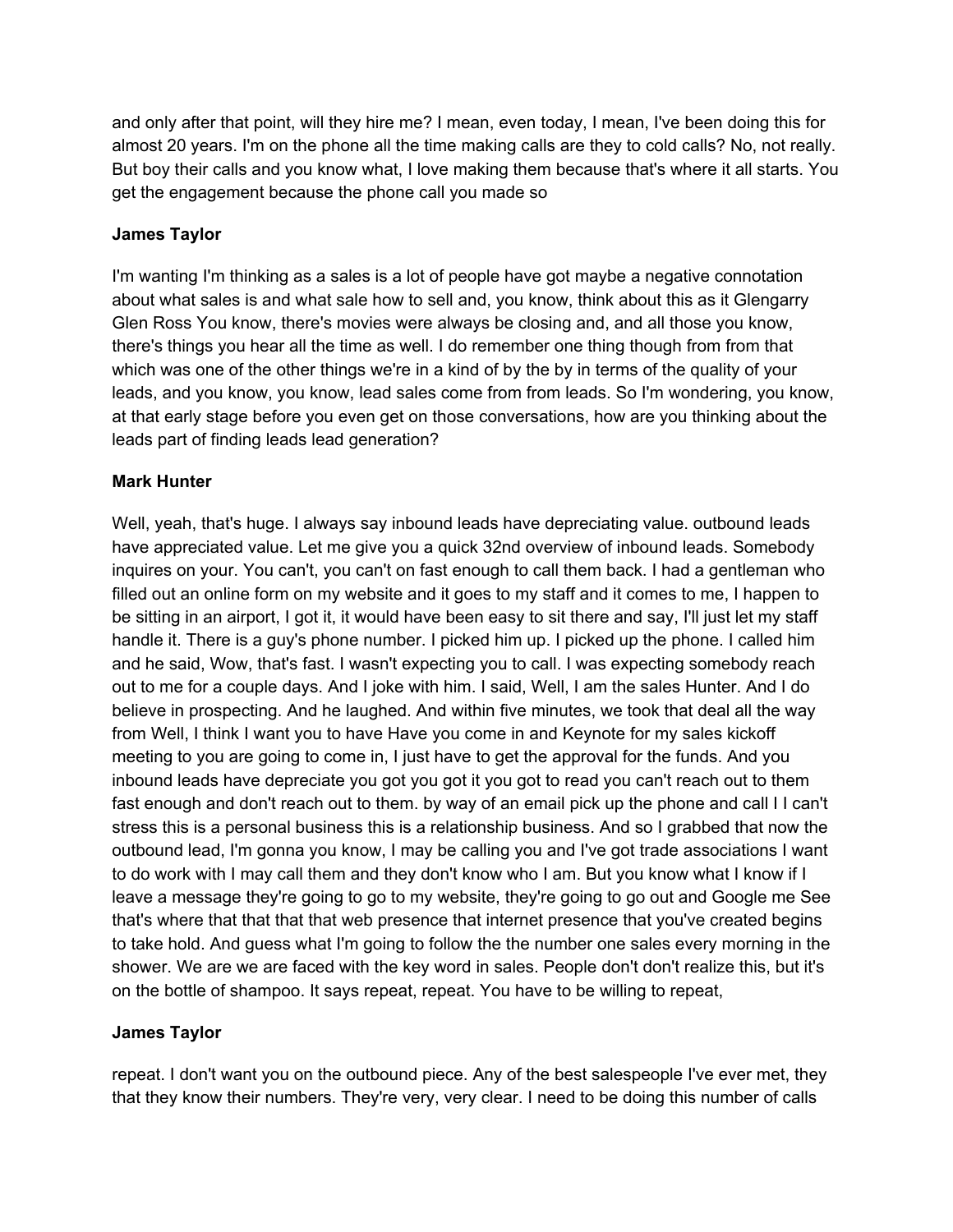and They're very, very clear on the numbers. So I'm wondering, you know, somewhat yourself, what are the numbers are important to you that you're always tracking? You're always wanting to be sure that you're kind of you're hitting those, obviously, apart from booking of keynotes. But what what are those kind of those lag? The lag or the, you know, in sales number? Yeah.

### **Mark Hunter**

I always want to have three meaningful conversations every day. If I can't have three meaningful conversations, I haven't hit my number. And it's interesting, but I look at that come the end of the week. And I want to know, and this is one of the wishes. One of the things I've had many, many times when come Friday afternoon, I may be in my office and I'm tired. It's been a long week been traveling and I want to shut down but I go, you know what, I haven't made my number. And I pick up the phone and I make it and I make those calls back does funny but the last three Fridays I happen to have been in my office kind of unusual. And every week has been and yet every week, the last couple hours of the day winds up being incredibly productive because I start making calls calls start coming in momentum. Tim creates momentum. This business we have unfortunately too many wonderful speakers very talented, very gifted speakers who don't make it because they don't. They can't get the platform. Yeah, because they can't sell. You've got to be able to sell pick up the phone make the call.

### **James Taylor**

I remember talking with david admin about this and he said a lot of the speakers they forget they forget that this the job is not speaking the job is getting the speaking gig or something or something along those lines.

## **Mark Hunter**

All it is is to completely separate. Yes, yeah.

#### **James Taylor**

So I'm wondering now, for someone that maybe they just haven't had a lot of experience in sales haven't come from maybe a kind of sales background, but they realize, okay, this is important. I need to be developing these skills. I'm just wondering, just the first kind of question I'm wondering is like, when, in terms of the time of the interview usually suggest to get get on those causes early, getting them out of the way as quick as possible in your day, or are you thinking in terms of using time zones, because you're speaking a lot of different places, there's different time zones, and I'm also wondering when you're on the road When you think you know, your airports, you're traveling or you dinner wherever you are. How do you ensure that you can hit those numbers? Well, yeah,

#### **Mark Hunter**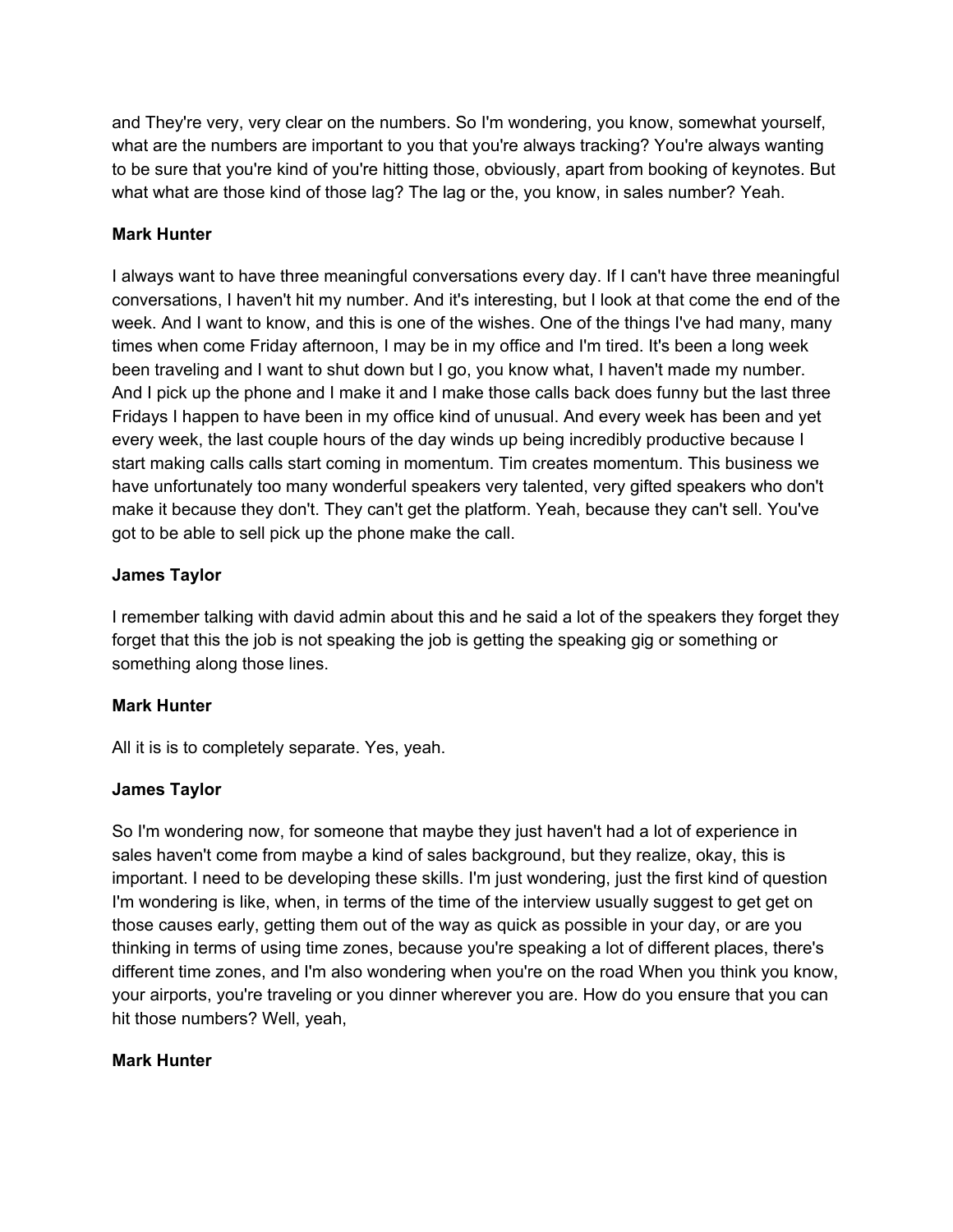it is. A I use time zones all the time. I 11. I live in the central part of the United States, but I'm using the East in the West and Asia and Europe. Yes, very much. So here's all key thing. I want to start off the day making my calls. That's very important. Why because it actually get, I get excited, I get jazzed making telephone calls. And other freaking out over this, but I get jazmyne that actually actually pumps me up. Now you may be afraid to make calls. So here's a tip that I suggest for you. The first call you make today, make it to somebody you know, maybe it's the next client, maybe it's somebody who you know, reach out to them. Just getting your lips move and just getting your conversation going. And here's the thing when you're calling somebody. And for instance, I break my business into into two parts associations and corporations, associations, I know have to book speakers because they've got meetings. So my conversation is going to be more along the line. What are you looking for when you bring in speakers? What are some of the challenges you have in getting people there? Now? It's not my content. No, it's it's what are you doing to get people there? What are you doing to get people engaged in your association? If I'm calling your corporation, my conversation is more around, you know, the challenges the corporation is facing new products are rolling out competitors, different conversations, you've got to it's not about selling a speech. It's about selling an outcome. It's helping them achieve their objective.

### **James Taylor**

That's great advice. I mean, and that, that someone said to me recently, we just said, you know, they will look at you my site was just going through a renewal just now. And they said you know, the one your soul looks great and everything but you're you're not focusing on the outcome. Why do these people want to be so so that kind of goes down to the sales piece as well having those conversations, thinking about, you know, thinking the outcome first, and I'm wondering so you dealt with like one part about dealing with rejection. Getting those first calls getting them in early having that first one was maybe someone you know, but it may be when you get to how do you deal with the inevitable state that you will get rejected on courses that you have people will say no, for whatever reason. Is there anything in terms of how to, you know, build that resilience and yourself as a speaker as Sally is speaking?

#### **Mark Hunter**

Yeah. First of all, no is never permanent. It's only a moment in time you got it, you got to always remember it, no, is only a moment in time. And I know I'm not going to get every engagement. That's fine. I know. But all all I want to do is be able to keep the real, my objective of every phone call is to earn the right, the privilege, honor and respect to be able to reach out to that person again. So they may say, no, we're not interested. I said, Great. Hey, I want to really wish you the best in achieving your goals. And let's just keep in touch, and I'm going to reach back out to them. I might reach out to them again in a couple months. It might be six months it might be but I'm going to reach out them again. Nobody ever falls off my radar screen completely.

#### **James Taylor**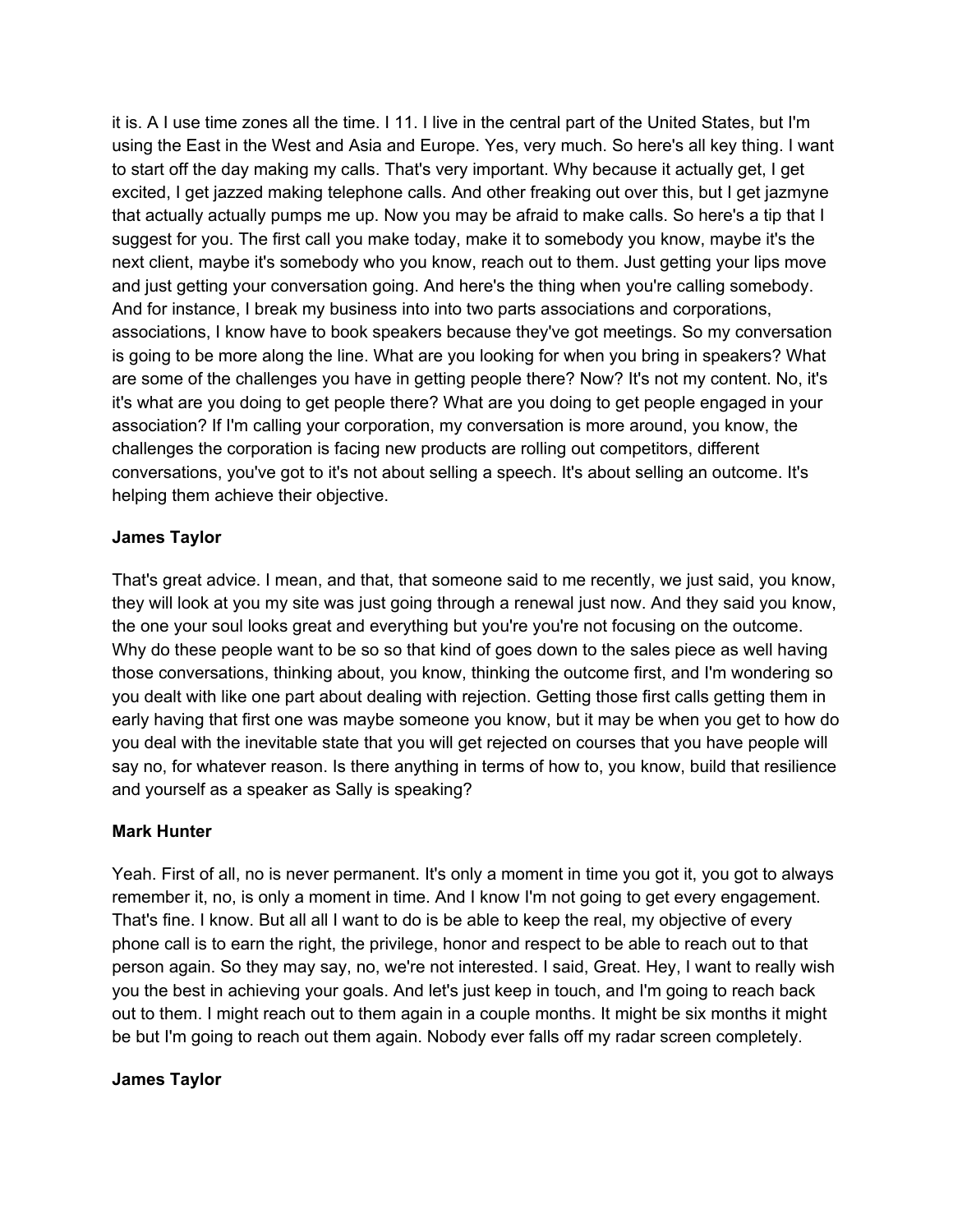And as you start to build your career off, see now you speak globally speaking 25% of the time, you're speaking internationally as well. I'm wondering, was there a key, a key insight, a key maybe an aha moment, as you were developing your speaking career you went, Ah, okay. This is maybe why I need to be focusing on maybe in my the content of what I do or in terms of how I sell myself or perhaps something else in terms of how you're building your authority or your overall business.

## **Mark Hunter**

Yeah, it's really, I'd say it's three things. One, it's being yourself, you have to allow your personality to come through and be who you are integrity in this business is the only sustaining value we're going to have. And if you are not off the stage, as soon as you are on the stage, you are dead. Now I'm in sales. This is interesting. So it's very interesting is when I'm on stage, I'm talking about sales. Guess what those practices I used to sell myself and better be the same had better be the same thing. So That's one Be yourself let your personality to it's about creating concepts and ideas that your audience can relate to and travel with them. I've written a couple books high profit pricing, assuming high profit selling high profit prospecting, and what is it around high profit you see that that that's kind of a focus of where I'm at, I'm helping you achieve profit and with that, then I've got very key talking points and so forth. The third piece is really creating your image and a big enough of a platform you know, really is a strange I, the expression has been made many many times but you become who you associate with, you know, you become most like who you hang out with. And it's very important that that Who are you hanging because that's who you get associated with. So I work to really create that brand and that brand image is as much me as it is the sales hunter and I'm proud of the brand, the sales hunter There are people who say, oh, you're in sales. I'm going to go, you know what my objective in sales is to help you see and achieve what you didn't think was possible. Yeah. Now think about that. That

## **James Taylor**

makes that makes me feel pretty good. I love that. And it's actually it was interesting after that, where we met, and I had like a big stack of cards that usually when you leave an event, and I was I was thinking, I just on the flight back, I was thinking, who do I remember? And why do Why do I remember those people? I remember yourself and there's like three other speakers I you know, in terms of having conversation with people as they were speaking on stage, but just having conversations, and they had some, there was something in them in terms of the hook. In your case, I think it's the clarity of, of your of your message and what you're about. So it's really kind of straightforward and positioning. And for other people. It was just it was they had a way about them. It was something else but there was something there that can hook that made you want to say, tell me more, you know, tell me more and you can happen to find that.

## **Mark Hunter**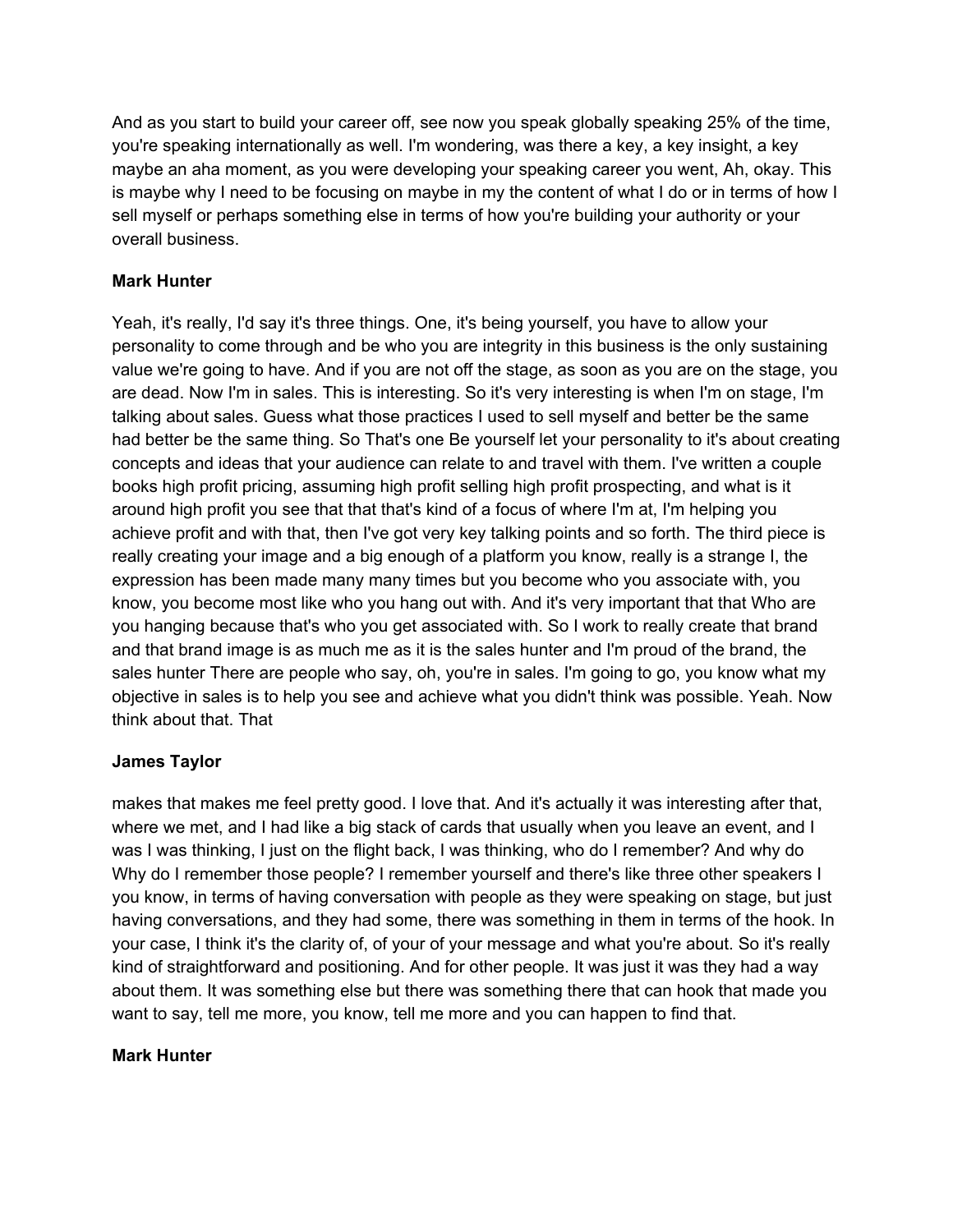Yeah. That brings up a good point. Because from an international standpoint, if you think about, you gotta have clarity of message. If the message is not clear, and there's not clarity in the message, it's not going to translate well. And I think this is what's allowed me to do, I'm making probably my sixth or seventh trip this next week to Colombia. Why? Because it's a clarity. And remember, they speak Spanish there. I don't speak Spanish very well, I don't speak I don't. The only language I speak is the language of business. And, and but it's the clarity of the message. You know, in a couple weeks I'm in Malaysia, I mean, I, as I clarity has to be there.

## **James Taylor**

So as you were starting to kind of develop your speaking business you mentioned but moving into more speaking more globally as well. Is there any advice maybe someone new that's watching this just now they're already speaking, they've already got pretty good speaking business in whichever country at the end they're in with US or UK or Australia. But they really want now to start stretching their their wings a little bit and what about Would you give them was it is it best to maybe choose a couple of key territories? Or is it may be looking, you know, is it? Where do they begin in terms of thinking about those other territories?

# **Mark Hunter**

Yeah, I've never chosen a territory and maybe because I'm the world's lousiest tourist. I mean, I've traveled all over the world and I can't tell you what's outside that hotel. I mean, I just, I'm a lousy tourist. I have done two things to really build my global business I've allowed by and you've spoken globally, there's somehow you've got, you've got the passport, you know, check. And so I've had companies. I've had Samsung, I've had Coca Cola I've had, I've had a number of companies Heineken, I've had a number of companies that have trap that I've allowed to have that have taken me globally to help them with their message. The other piece that I do is is there are local associations or local entities that I will turn Right to reach out to, you know, and that's a way for a new speaker, you know, you may be saying, Hey, I'm in this country here, how do I reach out to some organizations in that country? This is again, what NSA and the global speakers, you know, all wonderful opportunities that you say maybe I'm going to try to speak at one of those events, and then you build out your brand from there. The other thing that I've done is I've got clients that aren't even in the United States. I'm going in May, I will go to India. And this is with a Japanese company. They don't have any operations in the US but a couple years ago, they brought me to the Philippines. Now they're bringing me to India. How did they find me? They found me because of my global work with other companies. They it just it just begins snowballing,

## **James Taylor**

isn't it? I know I was speaking to Frederick hiren. The other day, a great speaker from Singapore. And he was saying he made a very, very clear thing when you want to speak more globally, he said, he said I'm going to try and pitch myself primarily to speak The global conferences of those companies or those associations. And so he really went and made a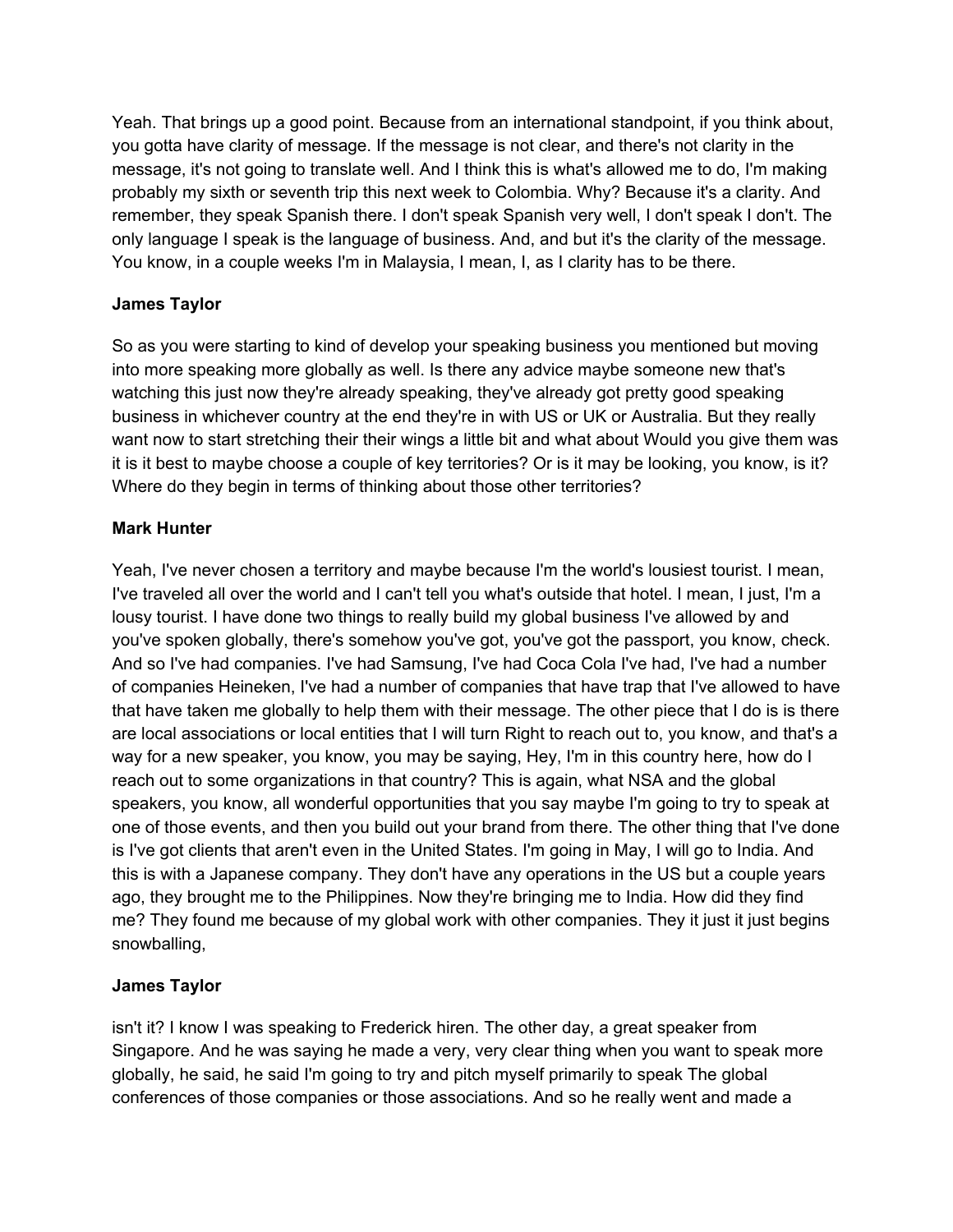beeline for speaking at the global because he knows if I speak for, you know, let's say Toyota might speak at their global conference, then all the leaders of all the other local, national, you know, versions of the company going to be there as well. And he said, he said, if you're any good, and this is the this is the really hard part isn't you've got to ensure that you're good. Otherwise, you said if you're not going and speaking, you're not going to have the bookings straightaway from that speaking, then you probably need to be looking at your, your craft, and whether you're speaking.

# **Mark Hunter**

Yeah, that's a key point because I'll tell you what every speech has got to create another speech. And if you don't, I'm going to Malaysia here in a cup. I haven't even I haven't even been at this conference. I'm going to speak at Malaysia and I already got another lead off of it this morning from somebody who's going to be at the conference. So it's like, Okay, this is great. You know, something about speaking internationally to you have to be willing to fit in to their customs. Just go with it. I mean, I really try to be low maintenance, nothing, I'm speaking in India, and all of a sudden the power goes out and the room is dark and I just kept talking. Because I know that you know what the power goes out. And you know, in 20 seconds the generators will kick in and I did and the generators came back on and I know that you know what in another bit, they're gonna flick again as a generous go off and go back online. And it was amazing at lunch, the client came you said, Oh, thank you. You were excellent. You how many times you know, you really know us here in India because you know, our power goes out and because I just rolled with it, you just roll nothing fazes.

## **James Taylor**

So there's a couple of quickfire questions that as we start to finish up, wasn't your speaker bag. What is it that bag that you carry with you to all your speaking engagements that the bits and pieces that you have there? What do you never leave home without?

## **Mark Hunter**

What do I never leave home without my American Airlines? You know what I mean? Really, it's just my laptop, my iPad and my phone, you know, and I've got that I've got that universal charger, that universal connection code and you know, so forth. But I rely on Skype, I use at&t, I have a newer phone so I can I can make phone calls anywhere in the world, as long as I connect to Wi Fi. So I don't allow that's a key piece. I love making phone calls to other clients or the potential clients when I'm going in. Hey, I'm in Malaysia today, but I wanted to reach out to you and talk about Wow, that's cool. make phone calls when you're in other countries and just Hey, I happen to be in Colombia. I happen to me. Yeah, those are gold. So really, there's no tricks to the trade other than I'm always can. I'm always connected with my laptop, I'm always there.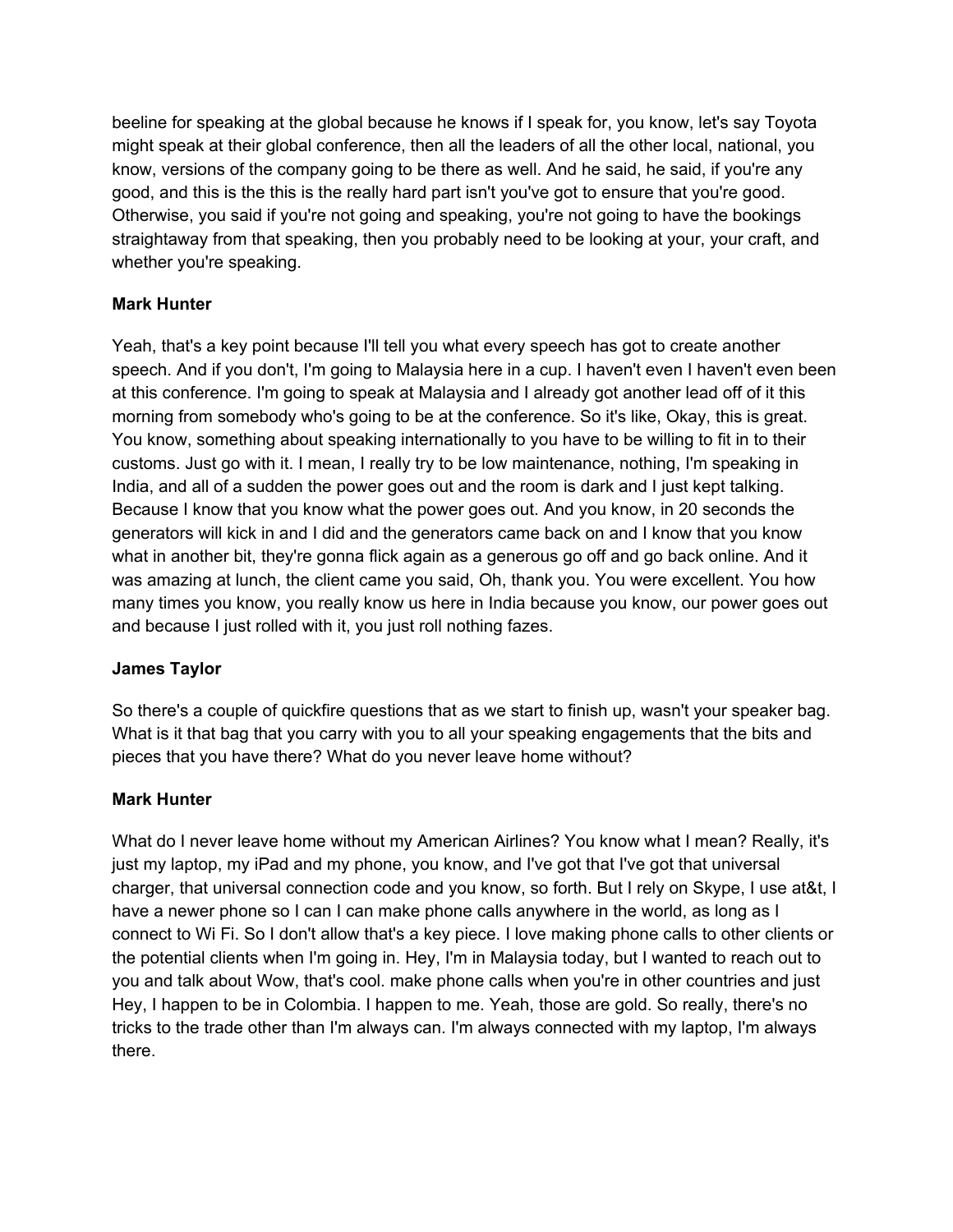### **James Taylor**

Well, but when it comes to the sales pitch, I mean, obviously mentioned Skype as a tool that you use for that. Are there other tools that you use online tools, apps in order to ensure that you're always following up you're you have some way of being able to track all of this?

### **Mark Hunter**

Yeah, I I'm really in between CRM. Systems right now. So my CRM system really right now is a notepad and an Excel spreadsheet. were evaluating some new CRM systems. But I haven't migrated to that. I had been using Zoho for a long time, but we're my work, we're going to migrate off it. The other thing I was gonna say, um, well, one of the best tools that I use to keep in touch LinkedIn, I'm all over LinkedIn. LinkedIn is a global business to business communication tool. I use that far more than Facebook. Facebook to me has got a very small slice. I know within the speaking community, a lot of people are on it. But LinkedIn is where I'm at. And along with that means that's beans. It's YouTube. That means it's

### **James Taylor**

Twitter. And what about in terms of a book I think I love a book recommendation from you. It could be a book on can be one of your own books about book it could be on speaking it could be on the sales part or something in terms of mindset for speakers.

#### **Mark Hunter**

Yes. Well, I don't have a wall. Yeah, I buy the book right now that I absolutely. I can't reach you right now. It's on the floor principles by Ray Dalio. Ray Dalio. He is the CEO of Bridgewater group, I believe it is that is a huge, huge investment hedge fund. And terrific book, another book that I keep going back to, and he is an NSA member. Wonderful, wonderful Gentlemen, I have probably sold hundreds of I've given away hundreds of his books, Vern harnish. And the book scaling up, scaling up is a tremendous business book. And I almost universally whenever I'm with a medium sized company, somebody around 100 \$200 million in sales, or even 20 or 30 million, and I meet the CEO, I always say, Hey, you know what, I'm going to send you a copy of this book. It's not my book, but I recommend it. And I get more comments back on that

#### **James Taylor**

one phone footage on the show is here as well.

#### **Mark Hunter**

Yeah, suggest other books. I'll tell you what, you want to become endeared to thought leaders. Send them copies of other people's books. Yeah.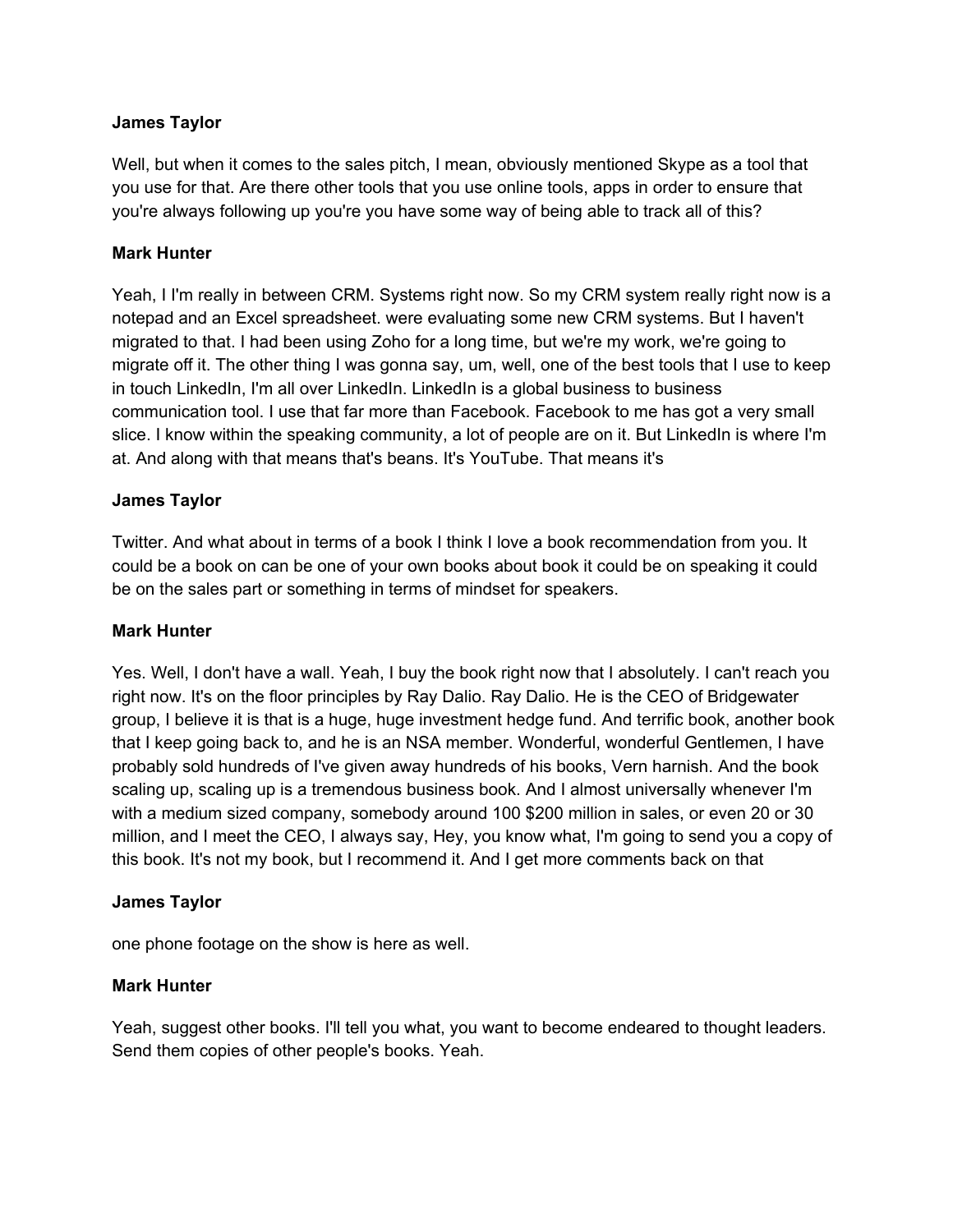### **James Taylor**

That's huge. Yeah, absolutely. Actually, we I was I was talking to someone the other day about it. And I said, you know what we should do? Just get together, you know, a couple of thought leaders speakers, and almost put together a bundle that we sent to like co books of the month thing and we just cross, you know, collaborate with other speakers because I know a lot of speakers are doing it themselves for their own individual books, but wouldn't be cool if we had some kind of way that we could just club together. And we could just send out those books.

### **Mark Hunter**

And we need to because we're in a very high margin business. I mean, our cost of goods Think About It is very, very low. Nobody invest in our business the way we should. So don't go say, Oh, it's a \$30 book. It's a \$20 book, get over it, send it send it, it's well worth it. Because if you get that full fee engagement, hey, that's pretty good margin.

### **James Taylor**

Now, final question for you. I want you to imagine you woke up tomorrow morning, and you have to start from scratch. So you have all the skills, the sales skills, the speaking skills you've acquired over the years, all the knowledge, but no one knows you, you know, no one, your LinkedIn profile has been wiped clean. Your CRM has been wiped clean. What would you do? How would you restart?

## **Mark Hunter**

Well, I would I would Google first Association And I would start with associations, I'd get a list. And I would start reaching out to 10 associations every day. And know that don't make 100 calls. Because the key and making those calls is the art of following up, you're going to call 10. Today, you're gonna call the next day. And you know what, a week or so later, you're probably gonna have to call those same 10. Again, you're gonna have to call again, I would start with associations, because you know, they have to book speakers, be flexible, be variable, and just get out there and make it happen. This is a wonderful, this is a wonderful business and I'm going to tell you something very interesting. It's easier to break into the business today than it's ever been. It's easier to create a name for yourself today because this little thing called the internet, I think it's gonna stick around I think it's gonna make it allows us to create a pretty big global footprint pretty quickly. And that's why I love I love I love speaking. And I love speaking globally because every opportunity creates another opportunity.

## **James Taylor**

Now where should people go if they want to learn more about you, I know you have obviously you've defined a resource manager some of the books as well, but where's the best place for them to go to kind of learn more?